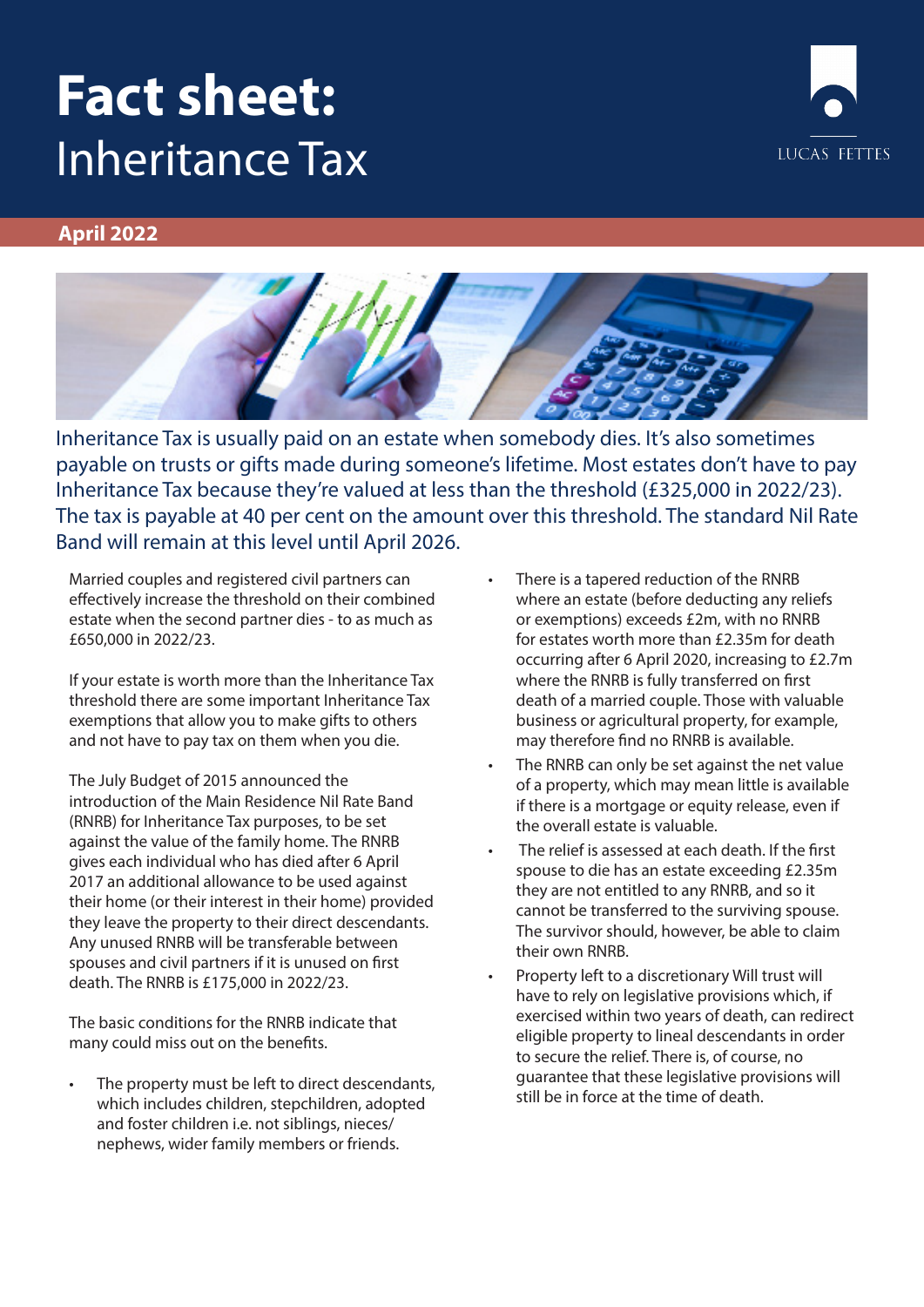## **How are lifetime gifts treated for Inheritance Tax?**

For Inheritance Tax, an individual who makes a gift during their lifetime may be treated as making:

- an exempt transfer; or
- a potentially exempt transfer (PET); or
- a chargeable lifetime transfer (CLT).

No Inheritance Tax is payable on exempt transfers.

Potentially exempt transfers will only become subject to Inheritance Tax where death occurs within seven years of the transfer.

Chargeable lifetime transfers are subject to Inheritance Tax at 20 per cent at the time of the gift if the value of the gift, plus any previous CLTs within the last seven years, exceeds the Nil Rate Band. Where death occurs within seven years of making a CLT, Inheritance Tax will be recalculated at the death rate of 40 per cent but with credit given for any Inheritance Tax paid at outset.

It is possible for a single gift to be part exempt and part PET or CLT. For example, a gift into a discretionary trust could be partially covered by the £3,000 annual exemption with the excess being a CLT.

Periodic and exit charges may also apply where a CLT has been made.

# **Exempt gifts**

You can make gifts to certain people and organisations without having to pay any Inheritance Tax. These gifts are exempt whether you make them during your life or as part of your will.

You can make exempt gifts to:

- your husband, wife or civil partner, as long as they have a permanent home in the UK;
- a 'qualifying' charity established in the EU or another specified country;
- some national institutions such as museums, universities and the National Trust; and
- any UK political party that has at least two members elected to the House of Commons or has one elected member, but the party received at least 150,000 votes.

Gifts that you give to your unmarried partner, or a partner that you're not in a registered civil partnership with, are not exempt.

The following Inheritance Tax exemptions are available for gifts made during lifetime only:

**Annual exemption** – you can give away gifts worth up to £3,000 in total in each tax year and these gifts will be exempt from Inheritance Tax when you die. You can carry forward any unused part of the £3,000 exemption to the following year, but if you don't use it in that year, the carried over exemption expires.

**Wedding gifts/civil partnership ceremony gifts** – subject to certain limits.

- Parents can each give cash or gifts worth £5,000.
- Grandparents and great grandparents can each give cash or gifts worth £2,500.
- Anyone else can give cash or gifts worth £1,000.

You have to make the gift – or promise to make it – on or shortly before the date of the wedding or civil partnership ceremony.

**Small gifts** - you can make small gifts up to the value of £250 to as many different individuals as you like in any one tax year.

**Regular gifts** - payments that are part of your normal expenditure, you make these out of your after-tax income. These are exempt from Inheritance Tax, as long as you have enough income left after making them to maintain your normal lifestyle. These gifts cannot come from capital savings.

These include:

- monthly or other regular payments to someone;
- regular gifts for Christmas and birthdays, or wedding/civil partnership anniversaries; and
- regular premiums on a life insurance policy for you or someone else.

## **Payments to help with living costs**

There's no Inheritance Tax on gifts to help with other people's living costs.

These include payments to:

- an ex-husband, ex-wife or former civil partner;
- a relative who is dependent on them because of old age, illness or disability; and
- a child (including adopted children and stepchildren) under 18 years old or in full-time education